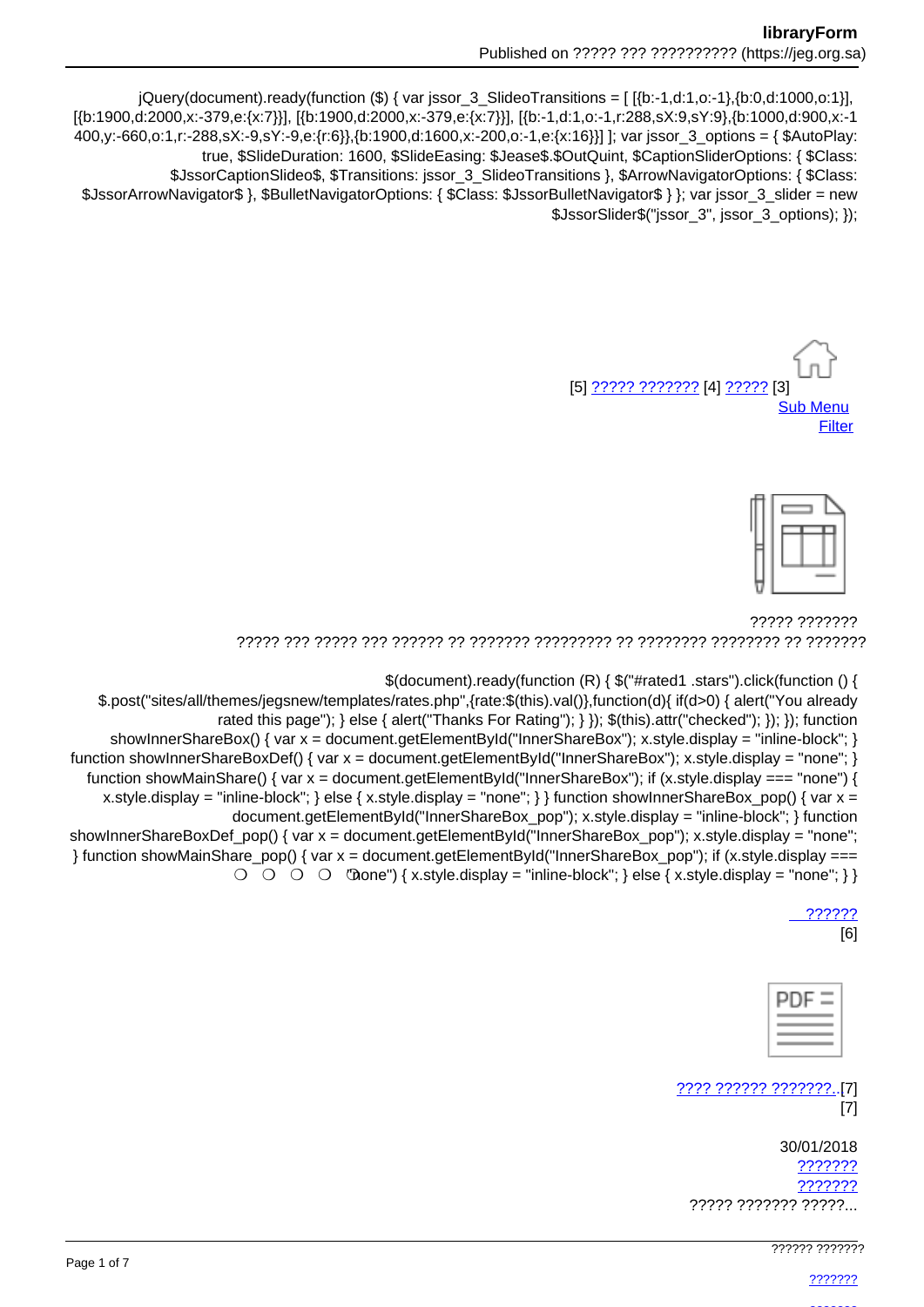## [7] 22222 22222

| D | - = |
|---|-----|
|   |     |

22222 222222 222222222 22222222... [8]  $[8]$ 

> 19/12/2017 <u> ??????? ???????</u> ??????? ???? ????????? ????...

> > [8] ????? ?????

<u>..</u> [9]  $[9]$ 

> 15/10/2017 2222222 2222222 ??????? ????? ??????? ...

[9] ????? ?????



 $[10]$ 

> 11/10/2017 ??? ?? ??????? ??????? ???? ???...

[10] ????? ?????



????? ??? ????? ????? ??????... [11]  $[11]$ 

> 22/03/2017 ?????? ???????? ??????? ??????? ??????? ?????? ????...

777777 777777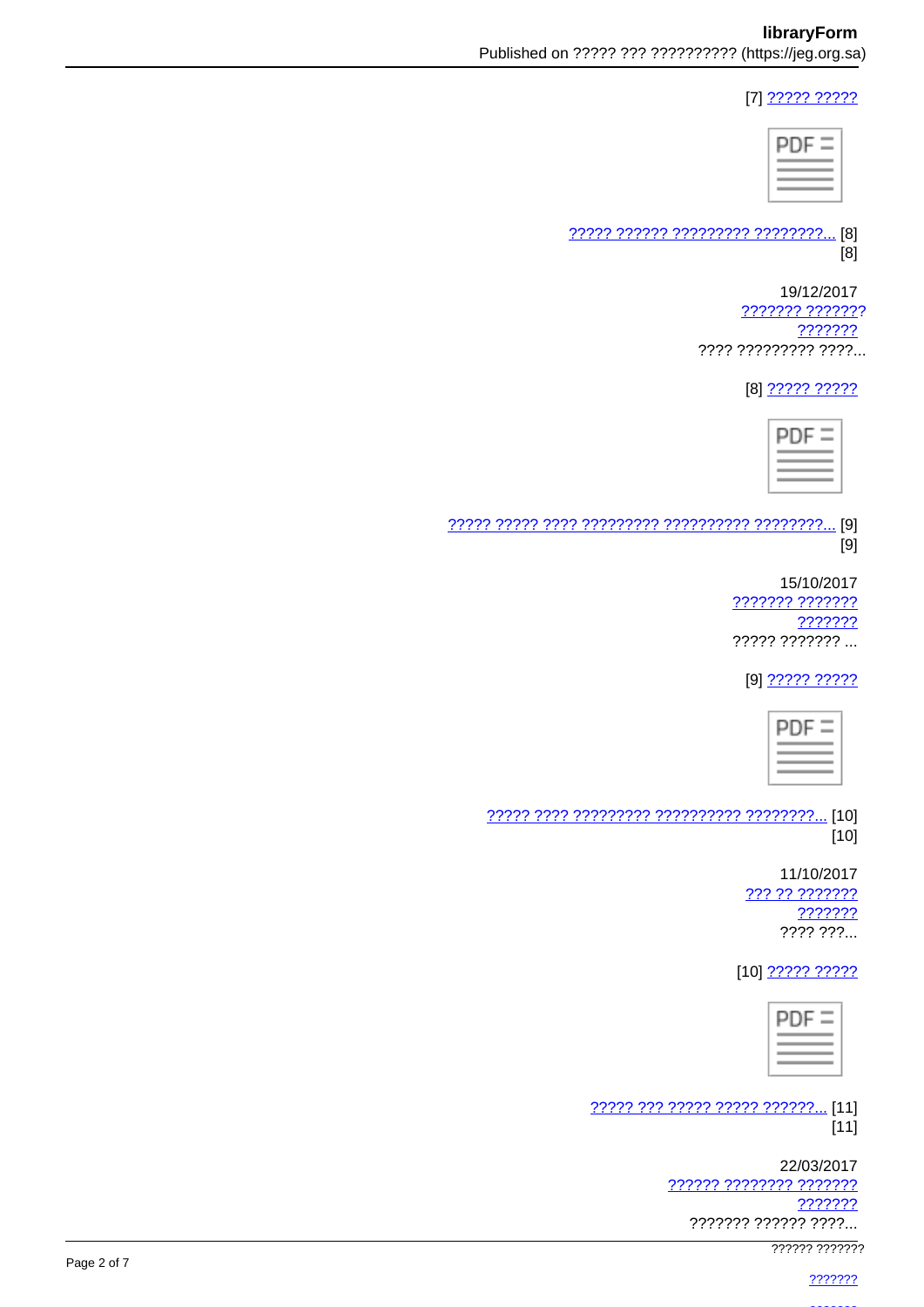## [11] ????? ?????

| - |  |
|---|--|
|   |  |

22222 22222222.[12]  $[12]$ 

22/03/2017 ??????? ??????? ??????? ????? ????? ?????? ...

[12] 22222 22222

77777 777 7777777 777777 77777 77777...[13]  $[13]$ 

> 22/03/2017 ??????? ??????? ??????? ????? ????? ?????? ...

> > [13] 22222 22222



 $[14]$ 

> 22/03/2017 7777777 7777777 ??????? ????? ????? ?????? ...

> > [14] 22222 22222

| - 2<br>П<br>_____ |  |
|-------------------|--|
| -<br>--<br>_      |  |

<u> ?????? ?????????? - ???? ?????? ??????...</u> [15]  $[15]$ 

> 22/03/2017 ??????? ??????? ???????

777777 7777777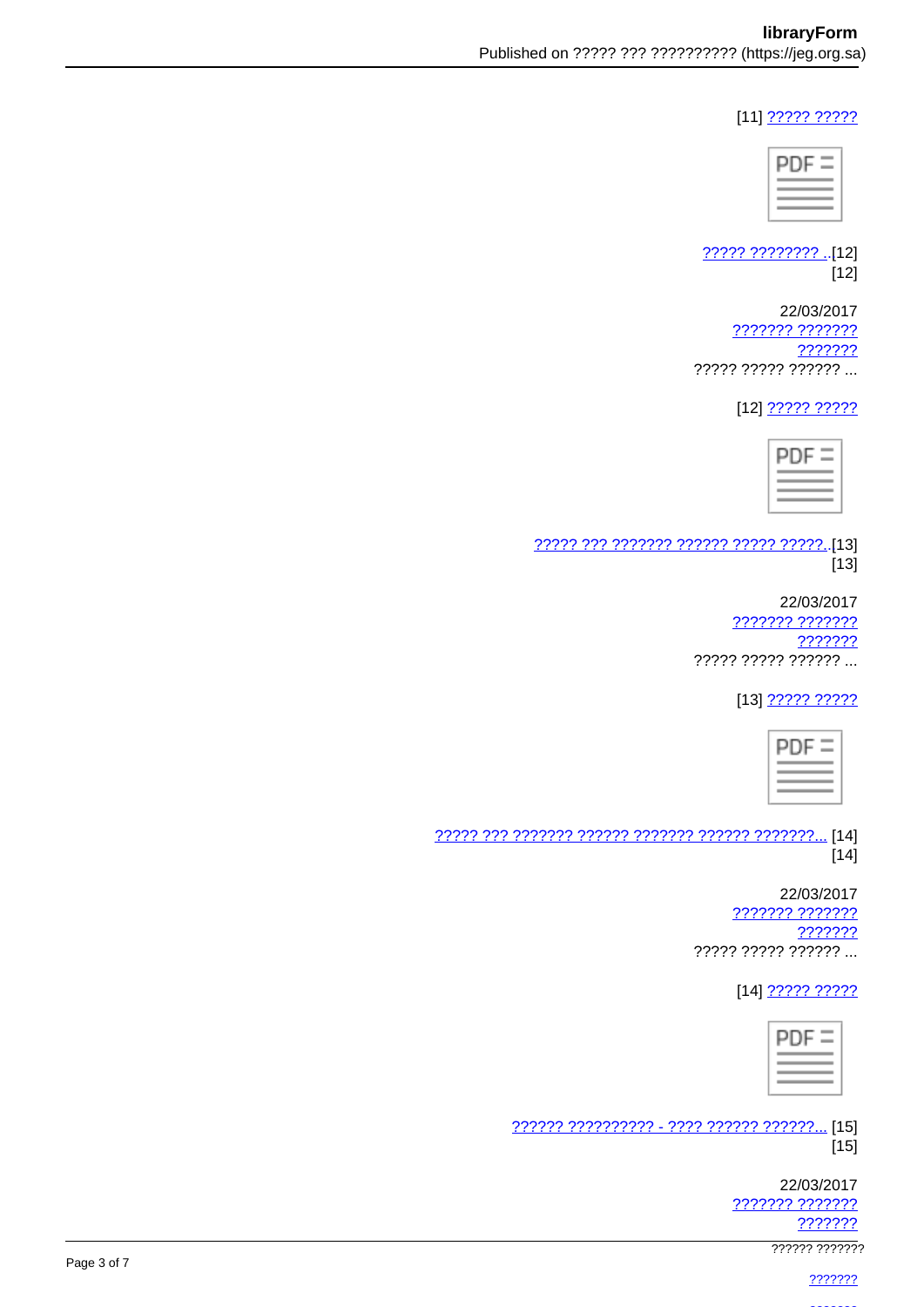????? ????? ?????? ...

[15] 22222 22222

| c<br>H |  |
|--------|--|
|        |  |
|        |  |

 $[16]$ 

> 22/03/2017 ??????? ??????? ??????? ????? ????? ?????? ...

> > [16] ????? ?????



222 22222 2222... [17]  $[17]$ 

22/03/2017 ??????? ??????? ????? ??????? ?????...

[17] 22222 22222



 $[18]$ 

> 22/03/2017 ??????? ??????? ????? ??????? ?????...

> > [18] ????? ?????

# ???????

- $1 -$
- $[19]$   $2$   $\bullet$
- $[19]$  ???????? •
- .<br>[19]<u>??????? » ●</u>

777777 7777777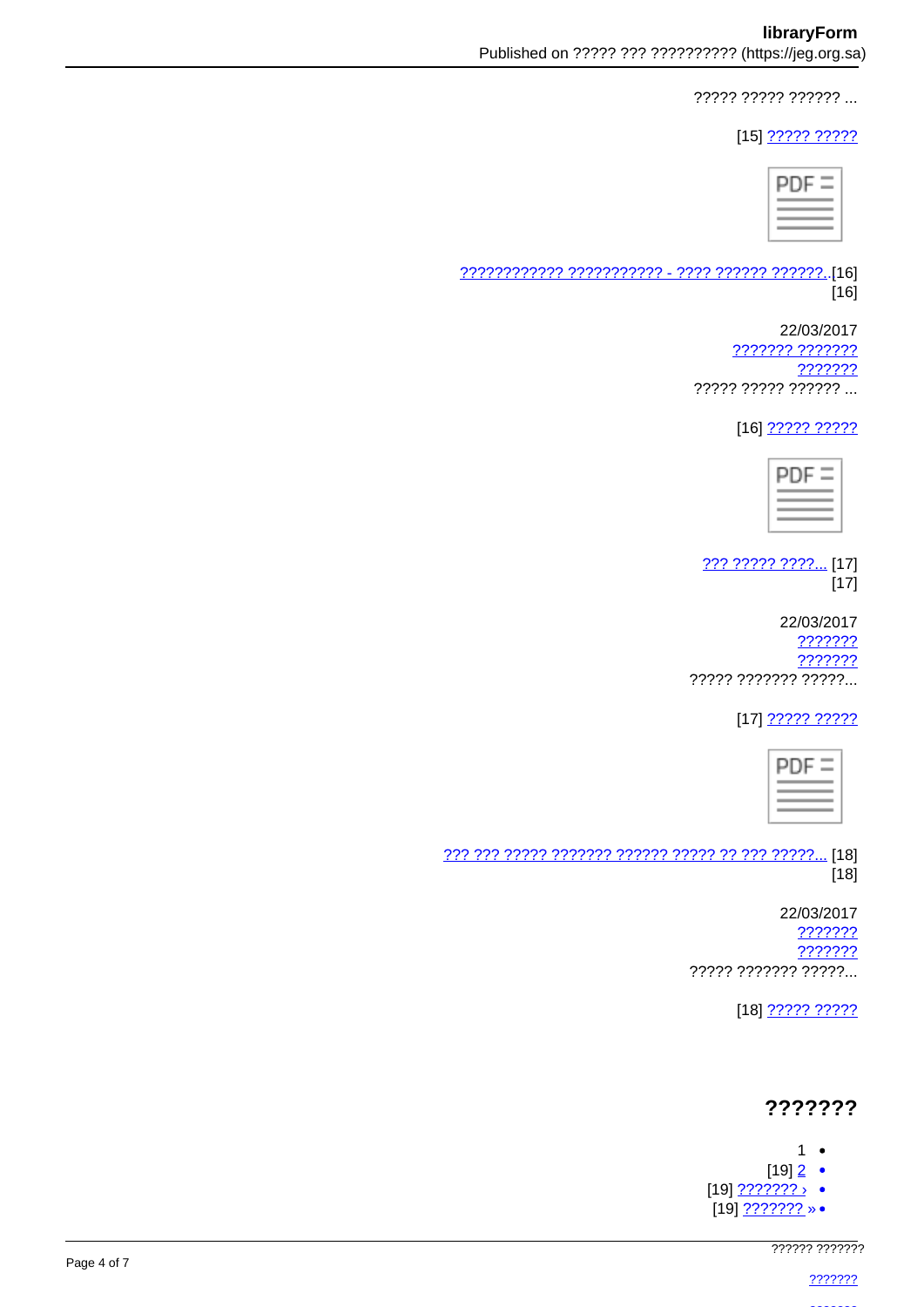## libraryForm

?????

????? ?? ???? ?????

222 22222

?????????

???? C2C (?????)

??????? ??????? ?????????

???????

???? ??????? (????? )

????? ???????

???????

<u> ???? ????? ????????? ???????</u>

???????? ?????????

????????? (????? )

????? ????????

777777 77777777

????????

???? ???? ??? (????? )

?????? ???????

???? ???????

?????

????? ?????? ????? ????? ????

77777 7777 7777777

22222 222222 222222 2222222

????? ????????? ????????

????? ????? ????????

77777 777777777 7777777

77777 77777777 7777777

?????

777777 7777777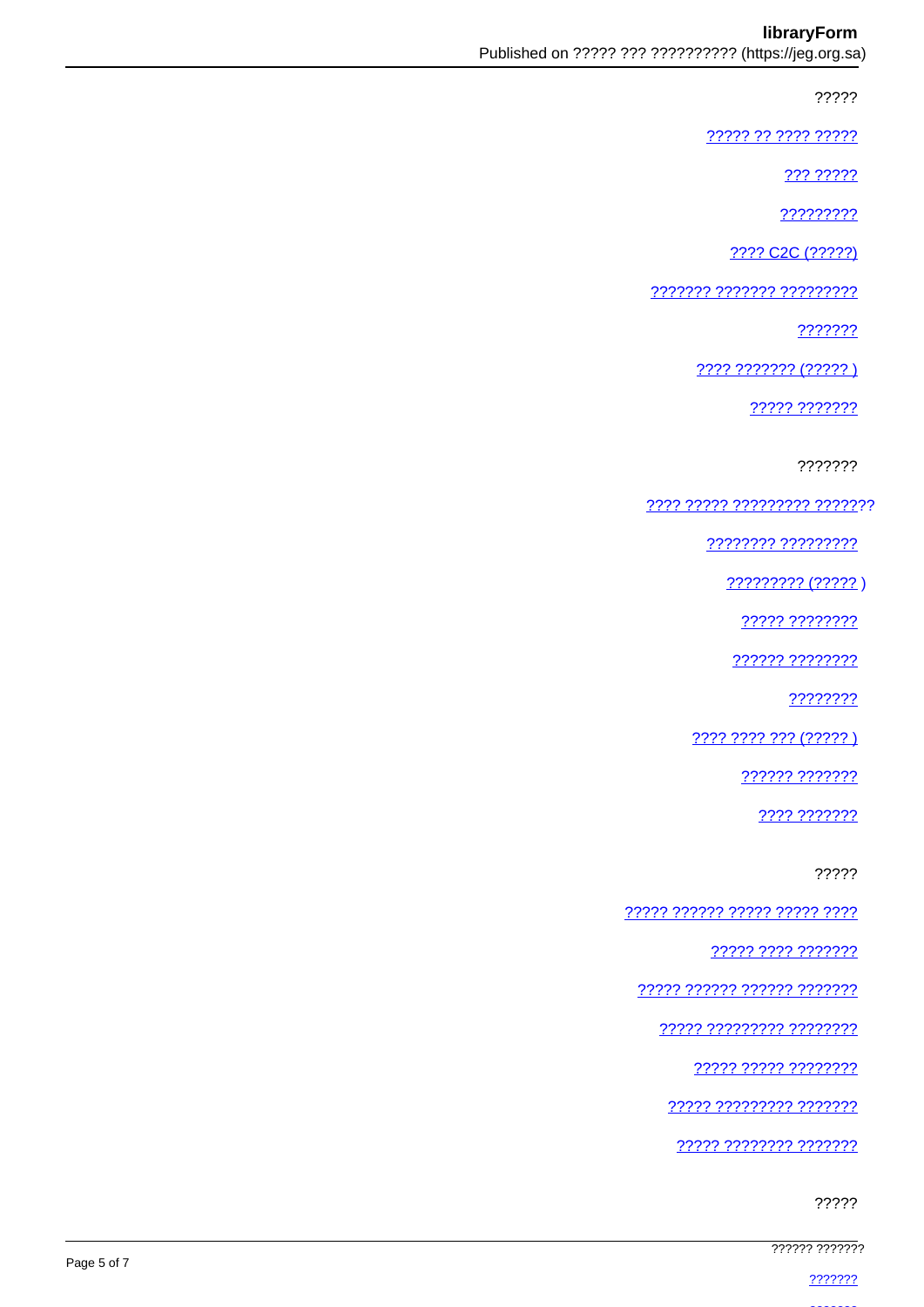#### libraryForm

#### ???? ?????

2222.222

?????

7777777 7777777777

777777777 7777777777

<u> ?????? ???????</u>

????? ????????

222222 22222222

????? ?????

????? ???????

?????? ?????????

??????

English

???????

?? ???????

?? ???

???????

???????

????? ????????

?????? ????????

???? ?????????